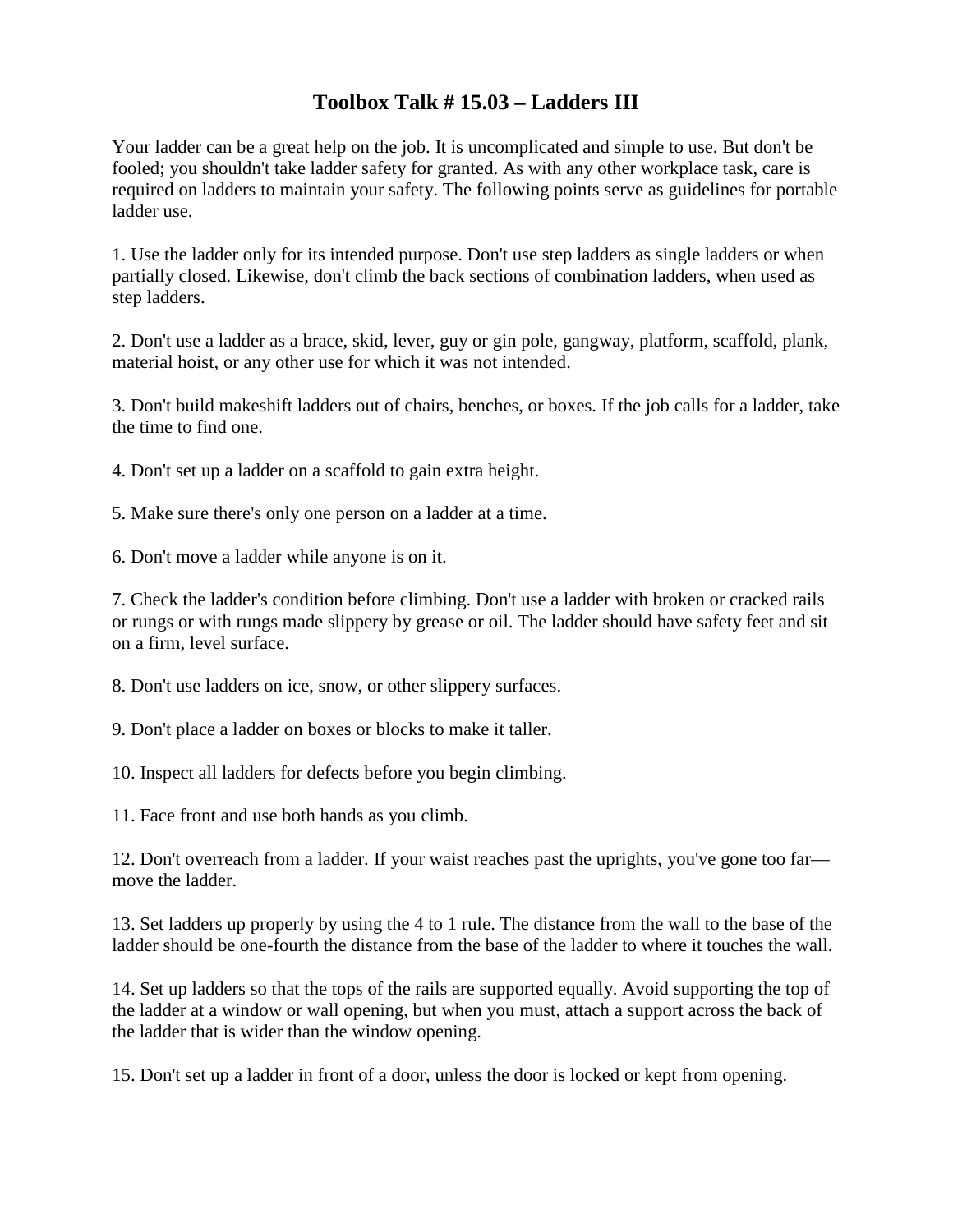16. Fully open stepladders so that spreaders are locked and the feet are level and firmly supported.

17. Set up extension ladders so that the top section rests on the base section, with the rung locks engaged.

18. Hoist tools or materials up to you after you reach the top of the ladder. You need both hands for climbing.

19. Don't stand on top of a step ladder. Also be careful not to get too close to the top of an extension or straight ladder.

20. Be careful when using ladders around electrical circuits. Keep the ladder from getting too near or hitting any energized circuit or conductor.

21. When you use a ladder to climb onto a roof:

\* Make sure it extends 3 feet above the point of support at the roof line.

\* Tie the ladder down to prevent slipping before climbing up.

\* Take care not to tip the ladder sideways and avoid having the base slide.

• Don't forget! Be careful when using portable ladders!